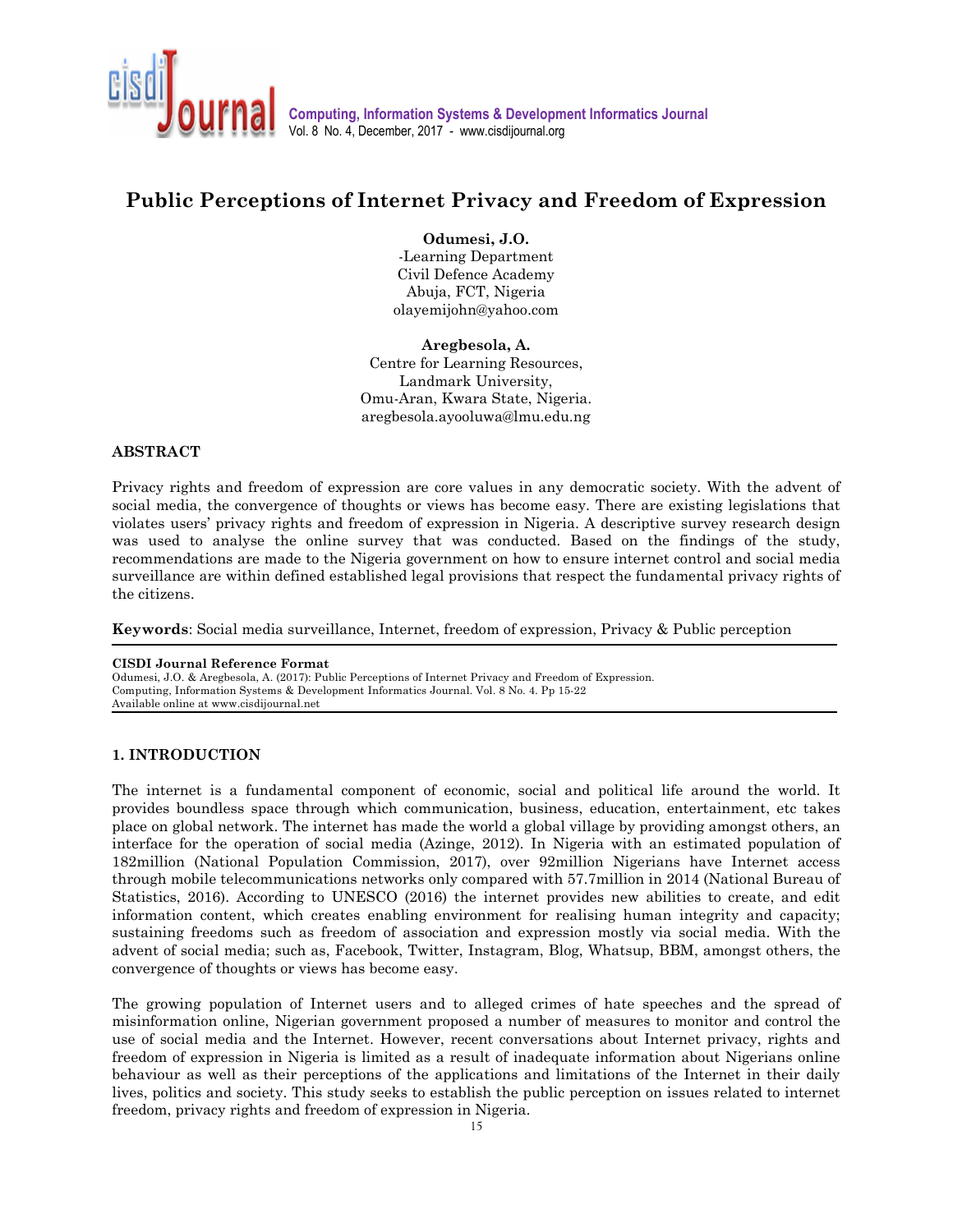

## **2. STATEMENT OF PROBLEM**

Privacy rights and freedom of expression are core values in any democratic society. Section 37 of the 1999 constitution guarantees and protects privacy rights even on communication platforms and Section 39 of the 1999 constitution guarantees and protects freedom of expression in Nigeria. However, the privacy rights and freedom of expression are not free from restriction or limitation. Section 45 of the 1999 constitution maintains that, in the interest of defence, public safety, public order, public morality or public health; laws can be enacted to restrict privacy rights and freedom of expression.

Babajide and Odumesi (2016) revealed that, there are existing legislations that violates users' privacy rights and freedom of expression in Nigeria. They are; Section 38 of Nigeria Cybercrime Act 2015, Nigeria National Cybersecurity Policy and Strategy, NITDA Act 2007, Sections 146 and 147 of the Nigeria Communications Commission Act 2003, The Part 1 of the draft lawful interception of communications regulation by Nigeria Communications Commission Act 2003, , Guidelines for the provision of internet service published in pursuant to Section 70(2) of the Nigeria Communications Commission Act 2003, Terrorism Prevention (Amendment) Act 2013 and Mobile Number Portability regulation 2013 by Nigeria Communications Commission.

Therefore, this study intends to understand the public opinion toward issues related to internet freedom, privacy rights and freedom of expression in Nigeria.

#### **3. RESEARCH OBJECTIVES**

The main objective of this study is to investigate public perception on internet freedom of expression, privacy, trust and security in Nigeria.

The specific objectives are as follows:

- 1. To understand public perception towards internet censorship and policy making.
- 2. To examine internet users' behaviours and perceptions on internet rights and freedom.

#### **4. RESEARCH METHODOLOGY**

The study adopted a descriptive survey research design. An online survey via Google Forms was conducted from March 27, 2017 to June 30, 2017 with twenty one questions grouped into four respective sections in order to address the research questions. Section A measured the socio demographic variables of the participants. Section B measured how the participants gain access to the internet, frequency of internet access and perceived benefits of internet use. Section C measured the social media use, free expression on social media platforms, perceptions of social media freedom of expression and perceptions on internet freedom of expression. Section D measured the perceptions of internet control and surveillance and perceptions of internet roles in Nigeria politics. The link to the survey was distributed via social networks.

The research questions for the study are as follows:

- 1. How do Nigerians use the internet?
- 2. What are the perceptions of Nigerians with respect to social media freedom of expression?
- 3. What are the perceptions of Nigerians with respect to internet control and surveillance?
- 4. What roles does internet play on online political engagement in Nigeria?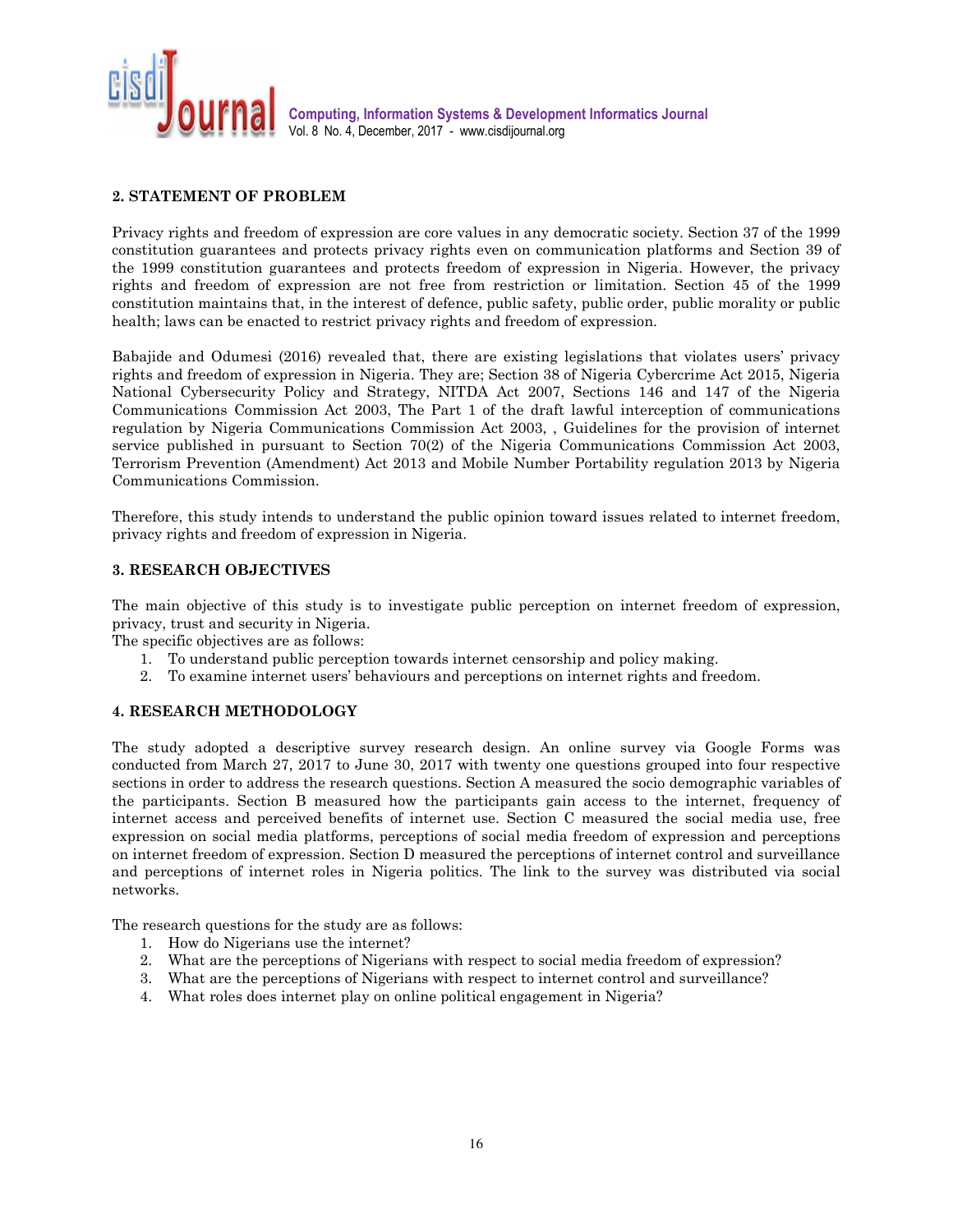

# **5. DATA ANALYSIS AND FINDINGS**

This study aimed at investigating public perceptions on internet freedom of expression, privacy, trust and security in Nigeria.

#### **Response Data**

The study's sample size for analysis consisted of 1391 drawn from the survey. The data obtained was processed and presented in Table 1:

#### **Table 1: Response data**

| Response rate     |           | $\mathbf{0}$ |
|-------------------|-----------|--------------|
| Jsable response   | 1269      |              |
| Unusable response | ററ<br>-44 |              |
| Total             | 1391      | 100          |

#### **Survey Demographics**

The analysed data from the questionnaire shows that male were 68% and female 32% having the following level of education; graduate 9%, bachelor 57%, diploma 20% and SSCE 8%. Participants are mostly employed with 55%, self employed 22%, student 16% and unemployed 7%. Participants in the age group of  $26 - 35$  years were the highest with  $41\%$ , with  $16 - 25$  years as  $17\%$ ,  $36 - 45$  years  $34\%$  and  $46$ years – Above as 8%.

#### **Access to Internet**

From the usable response, 1241 participants responded on desktop computer usage. Majority of the participants 52% (641) do not use this device to access the internet with. 29% (357) reported that, they occasionally use this device to access the internet and 19% (243) indicated that, smartphone is their preferred device for accessing the internet. This is the least means of accessing the internet among the participants.

On the use of laptop to access the internet, 1249 participants responded. 49% (618) of the participants preferred to access the internet with laptop. 47% (584) occasionally use this device to access the internet and 4% (47) do not use this device to access the internet.

On the use of smartphone to access the internet, 1238 participants responded. 76% (937) of the participants preferred to access the internet with smartphone. 21% (265) occasionally use this device to access the internet and 3% (36) do not use this device to access the internet. However, this is the most means of accessing the internet among the participants.

On the use of tablet to access the internet, 1221 participants responded. 39% (427) of the participants preferred to access the internet with tablet. 30% (389) occasionally use this device to access the internet and 31% (405) do not use this device to access the internet.

#### **Frequency of Internet Access**

Majority of the survey participants (89%) indicated that, they access the internet daily, 6% access the internet weekly and 5% reported accessing the internet occasionally.

#### **Perceived Benefits of Internet Use**

Table 2 presented how Nigerians use the internet. The result indicated that, participants find the internet useful and productive with connecting with friends/family (96%), carrying out online financial transactions (94%), contributing to academic/research growth (83%), contributing to career and professional development (83%), general news (82%) and entertainment (77%).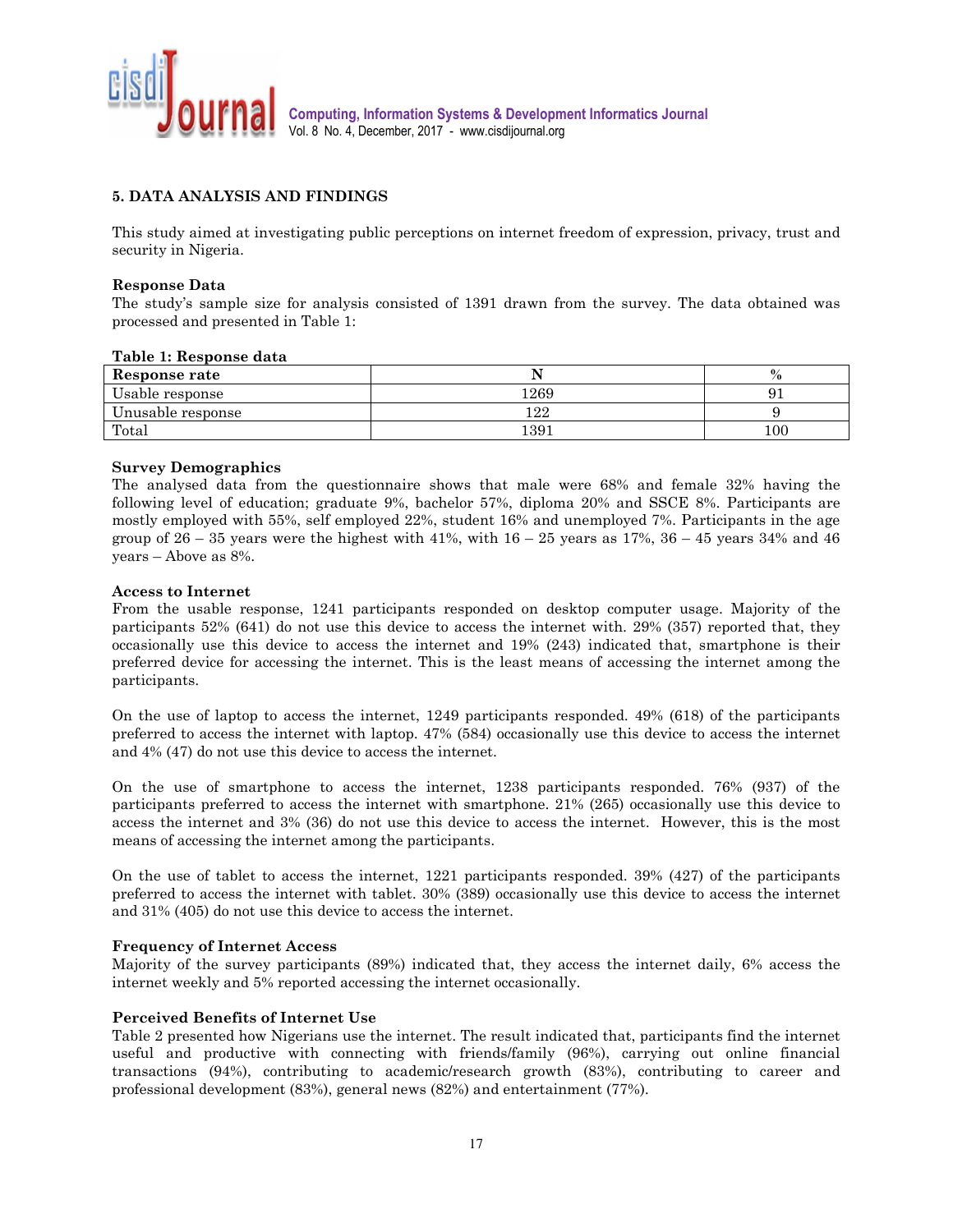

# **Table 2: Perceived Benefits of Internet Use**

| Question                                                                 |                | N    | $\frac{0}{0}$   |
|--------------------------------------------------------------------------|----------------|------|-----------------|
| Does the internet usage help you stay connected with friends and family? | Yes            | 1192 | 96              |
|                                                                          | No             | 77   | 4               |
| Total                                                                    |                | 1269 | 100             |
|                                                                          |                |      |                 |
| Question                                                                 |                | N    | $\%$            |
| Does the internet usage provide you with entertainment?                  | Yes            | 979  | 77              |
|                                                                          | N <sub>0</sub> | 272  | 21              |
| Total                                                                    |                | 1251 | 100             |
|                                                                          |                |      |                 |
| Question                                                                 |                | N    | $\%$            |
| Does the internet usage provide you with general news?                   | 961            | 82   |                 |
| Yes<br>N <sub>0</sub><br>Total<br>Question<br>Yes<br>$\rm No$            |                | 205  | 18              |
|                                                                          |                | 1166 | 100             |
|                                                                          |                |      |                 |
|                                                                          |                | N    | $\%$            |
| Does the internet usage contribute to your academic/research growth?     |                | 1037 | 83              |
| Total<br>Question<br>Yes<br>$\rm No$<br>Total<br>Question<br>Yes         |                | 212  | 17              |
|                                                                          |                | 1249 | 100             |
|                                                                          |                |      |                 |
|                                                                          |                | N    | $\frac{0}{0}$   |
| Does the internet usage contribute to your career and professional       |                | 998  | 83              |
| development?                                                             |                | 203  | 17              |
|                                                                          |                | 1201 | 100             |
|                                                                          |                |      |                 |
|                                                                          |                | N    | $\frac{0}{0}$   |
| Does the internet usage make it easy to carry out online financial       |                | 1183 | 94              |
| transactions?                                                            | N <sub>0</sub> | 69   | $6\phantom{.}6$ |
| Total                                                                    |                | 1252 | 100             |

### **Social Media Use**

Most of the participants indicated holding accounts on social media platforms (78%). 98% suggested having a Facebook account and 88% reported to always be on the platform. It is still the most popular and used social media platform among the participants. 73% specified having an Instagram account with 62% reported to always be on the platform. This is also a popular social media platform among the participants.

74% indicated having a Linkedin account with 39% reported to once or twice daily be on the platform. This is the least frequently used social media platform among the participants. 77% specified having a Snapchat account with 48% reported to always be on the platform. 76% showed having a Twitter account with 58% reported to always be on the platform. 68% indicated having a Youtube account with 48% reported to always be on the platform.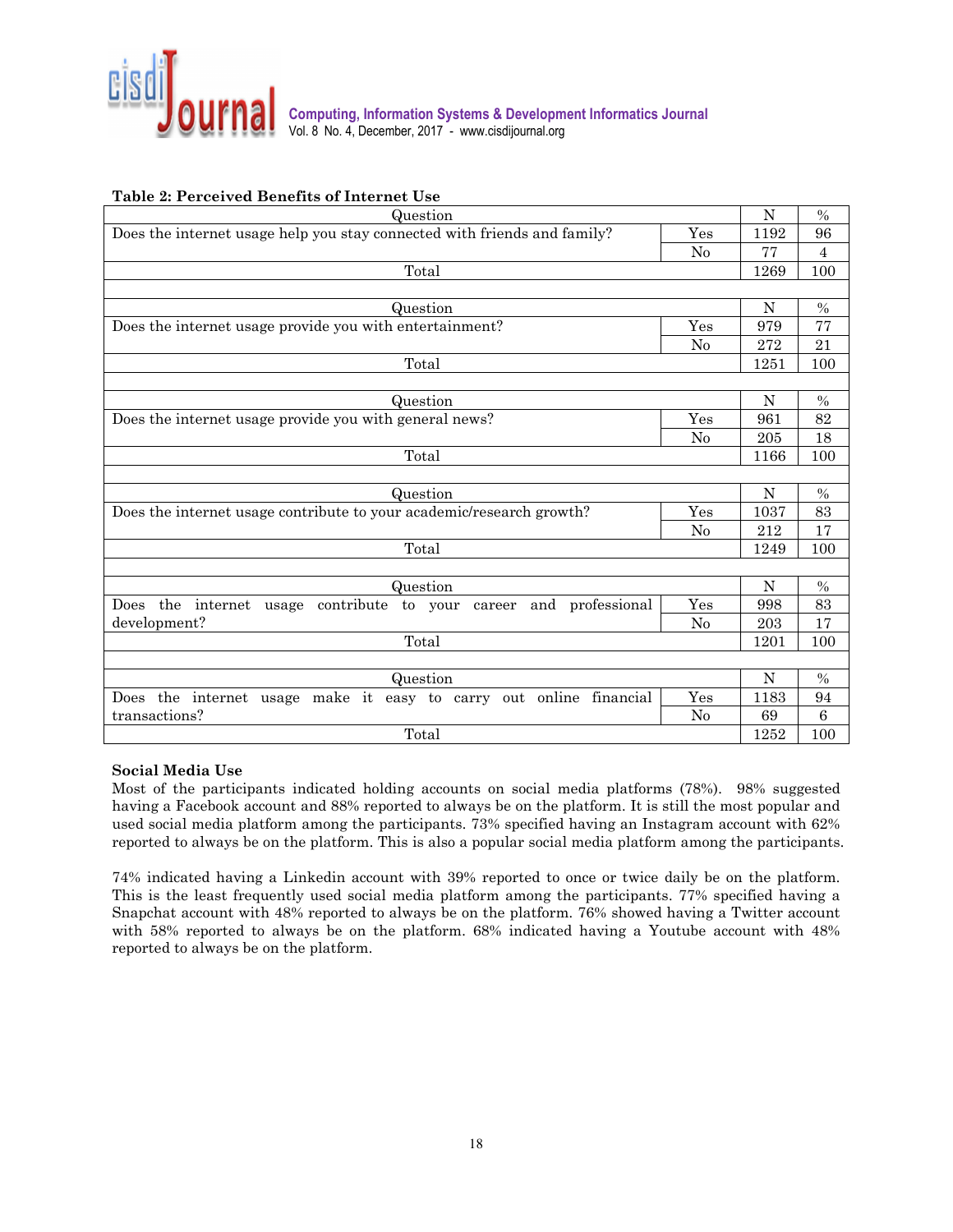

|                        | Facebook |                |      | Linkedin<br>Twitter<br>Snapchat<br>Instagram |      |               | Youtube |      |      |      |      |                |
|------------------------|----------|----------------|------|----------------------------------------------|------|---------------|---------|------|------|------|------|----------------|
|                        | N        | $\frac{0}{0}$  | N    | $\frac{0}{0}$                                | N    | $\frac{0}{0}$ | N       | $\%$ | N    | $\%$ | N    | $\frac{0}{0}$  |
| Never/No<br>account    | 19       |                | 341  | 27                                           | 319  | 26            | 281     | 23   | 298  | 24   | 402  | 32             |
| Once or twice<br>daily | 74       | 6              | 91   | 7                                            | 489  | 39            | 299     | 24   | 156  | 13   | 208  | 17             |
| Continuously           | 1098     | 88             | 769  | 62                                           | 157  | 13            | 601     | 48   | 723  | 58   | 597  | 48             |
| Weekly                 | 26       | $\overline{2}$ | 31   | 3                                            | 181  | 15            | 46      | 4    | 47   | 4    | 26   | $\overline{2}$ |
| Monthly                | 37       | 3              | 17   |                                              | 92   | 7             | 10      |      | 17   |      | 8    |                |
| Total                  | 1254     | 100            | 1249 | 100                                          | 1238 | 100           | 1237    | 100  | 1241 | 100  | 1241 | 100            |

### **Table 3: Social Media Use**

### **Free Expression on Social Media**

The survey explores fundamental questions related to freedom of expression on social media platforms. From Table 4, 56% of the participants indicated that, they shared links on socio-economic and political issues always and 23% shared once or twice daily. 58% comments online on socio-economic and political issues always and 24% shared once or twice daily. This implies that, the participants were willing to share and comments on socio-economic and political issues.

The survey also explored the frequency with which participants shared and comments on ethnic, tribe and religious issues. 37% of the participants indicated that, they never shared links on ethnic, tribe and religious issues, 24% of respondents share such links once or twice daily and 21% do that always. 40% of the participants maintained that, they never comment on ethnic, tribe and religious issues online, 29% once or twice daily and 20% always. This implies that, most of the participants are not willing to share and comment on ethnic, tribe and religious issues.

|                     | Post or share    |               |                     | Post or share    |               | Post your      | Post your     |                |  |
|---------------------|------------------|---------------|---------------------|------------------|---------------|----------------|---------------|----------------|--|
|                     | links on socio-  |               |                     | links on ethnic. |               | comments on    | comments on   |                |  |
|                     |                  | economic and  | tribe and religious |                  |               | socio-economic | ethnic, tribe |                |  |
|                     | political issues |               | issues              |                  | and political |                | and religious |                |  |
|                     |                  |               |                     |                  |               | issues         | issues        |                |  |
|                     | N                | $\frac{0}{0}$ | N                   | $\%$             | N             | $\frac{0}{0}$  | N             | $\%$           |  |
| Never               | 101              | 8             | 461                 | 37               | 108           | 9              | 501           | 40             |  |
| Once or twice daily | 289              | 23            | 305                 | 24               | 301           | 24             | 362           | 29             |  |
| Continuously        | 691              | 56            | 257                 | 21               | 727           | 58             | 248           | 20             |  |
| Weekly              | 103              | 8             | 66                  | 5                | 55            | 4              | 26            | $\overline{2}$ |  |
| Monthly             | 65               | 5             | 160                 | 13               | 58            | 5              | 112           | 9              |  |
| Total               | 1249             | 100           | 1249                | 100              | 1249          | 100            | 1249          | 100            |  |

#### **Table 4: Free Expression on Social Media Platforms**

#### **Perceptions of Social Media Freedom of Expression**

The survey explored the participants' perception of social media freedom in expressing their opinions without fear. From Table 5, the majority of the participants (78%) and (74%) specified that, they freely share links and comments on socio-economic/political issues respectively. However, 53% and 58% of the participants are not free to share links and comment on ethnic, tribe and religious issues respectively.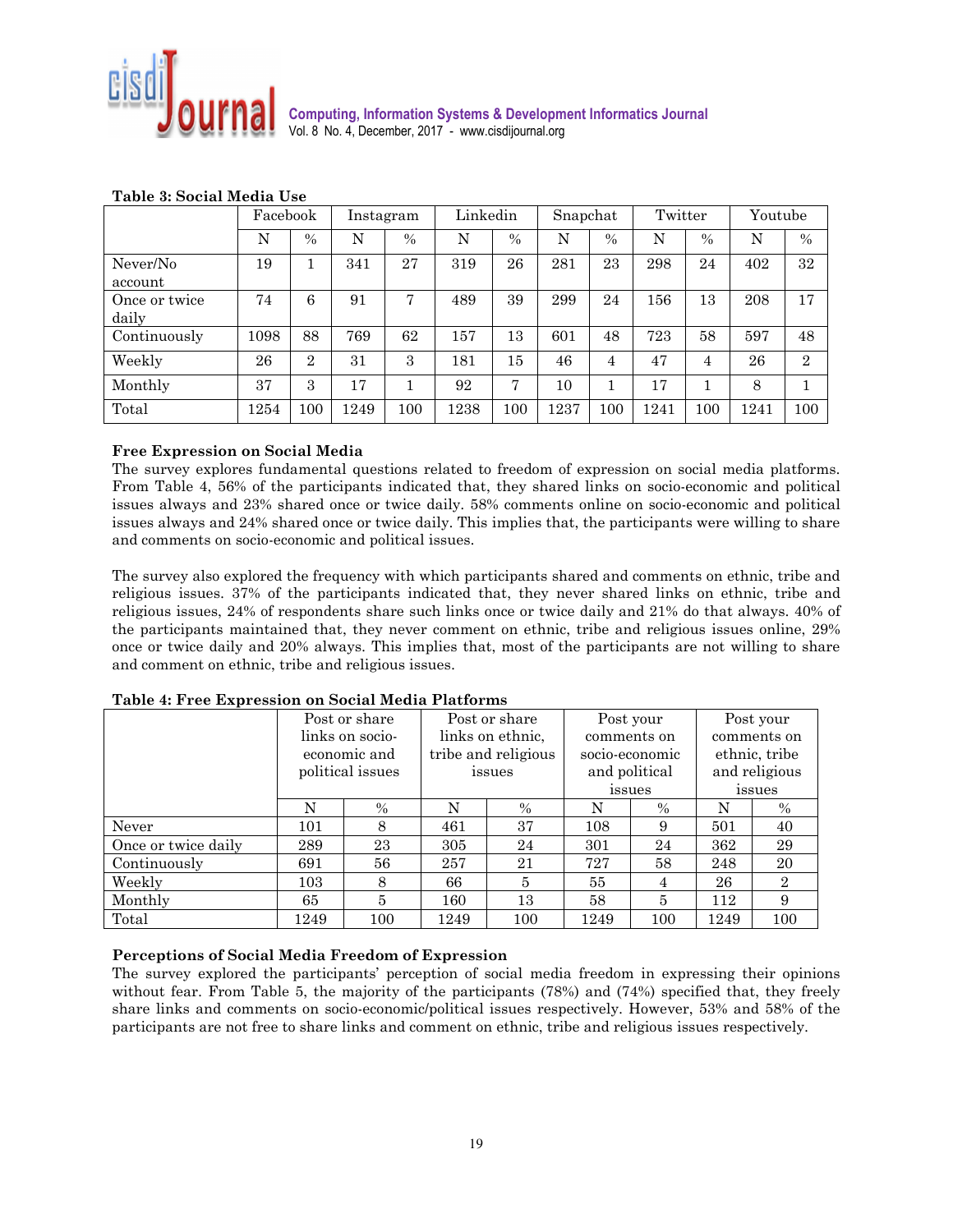

## **Table 5: Perceptions of Social Media Freedom of Expression without fear**

|                    |                      | Post or share links<br>Post or share links |      |                  |               | Post your      | Post your     |             |  |
|--------------------|----------------------|--------------------------------------------|------|------------------|---------------|----------------|---------------|-------------|--|
|                    |                      | on socio-economic                          |      | on ethnic, tribe |               | comments on    |               | comments on |  |
|                    | and political issues |                                            |      | and religious    |               | socio-economic | ethnic, tribe |             |  |
|                    |                      |                                            |      | issues           | and political |                | and religious |             |  |
|                    |                      |                                            |      |                  |               | issues         | issues        |             |  |
|                    | N                    | $\frac{0}{0}$                              | N    | $\%$             | N             | $\%$           | N             | $\%$        |  |
| Very fearful       | 96                   | 8                                          | 481  | 38               | 102           | 8              | 526           | 42          |  |
| Relatively fearful | 79                   | 6                                          | 186  | 15               | 125           | 10             | 199           | 16          |  |
| Indifferent        | 106                  | 8                                          | 59   | 5                | 99            | 8              | 66            | 5           |  |
| Relatively free    | 673                  | 54                                         | 308  | 25               | 634           | 51             | 237           | 19          |  |
| Very free          | 295                  | 24                                         | 215  | 17               | 289           | 23             | 221           | 18          |  |
| Total              | 1249                 | 100                                        | 1249 | 100              | 1249          | 100            | 1249          | 100         |  |

# **Perceptions of Internet Freedom of Expression**

In examining the perceptions of internet freedom of expression, Table 6 illustrates that 50% of the participants are feeling or showing fear in expressing their opinions online.

### **Table 6: Perceptions of Internet Freedom of Expression**

|                    |      | $\frac{0}{0}$ |
|--------------------|------|---------------|
| Very fearful       | 183  | 15            |
| Relatively fearful | 429  | 35            |
| Indifferent        | 8.   |               |
| Relatively free    | 383  | 31            |
| Very free          | 165  | 13            |
| Total              | 1241 | 100           |

From Table 5 and Table 6, the findings point to the government position on hate speech control measures most especially among online users. Several sections of the Nigerian Laws such as Sections 59-60, 373-381 of the Criminal Code Act; Sections 417-418 of the Penal Code Act; Section 95 of the Electoral Act 2010 and Sections 24 and 26 of the Cybercrime (Prohibition, Prevention ETC) Act 2015, offences caused by reckless publications which include criminal intimidation, racist and xenophobic, false publication, rumour or report which may disturb public peace attracts penalties.

### **Perceptions of Internet Control and Surveillance**

Despite Nigerian government monitoring of social media platforms against hate speeches, 66% of the participants specified that, they are willing to express socio-political opinions online, 47% of the respondents were not willing to express ethnic, tribe and religious opinions online with 14% not sure they will. 42% of the respondents indicated their willingness to express national security opinions online and 40% were willing to access general information online.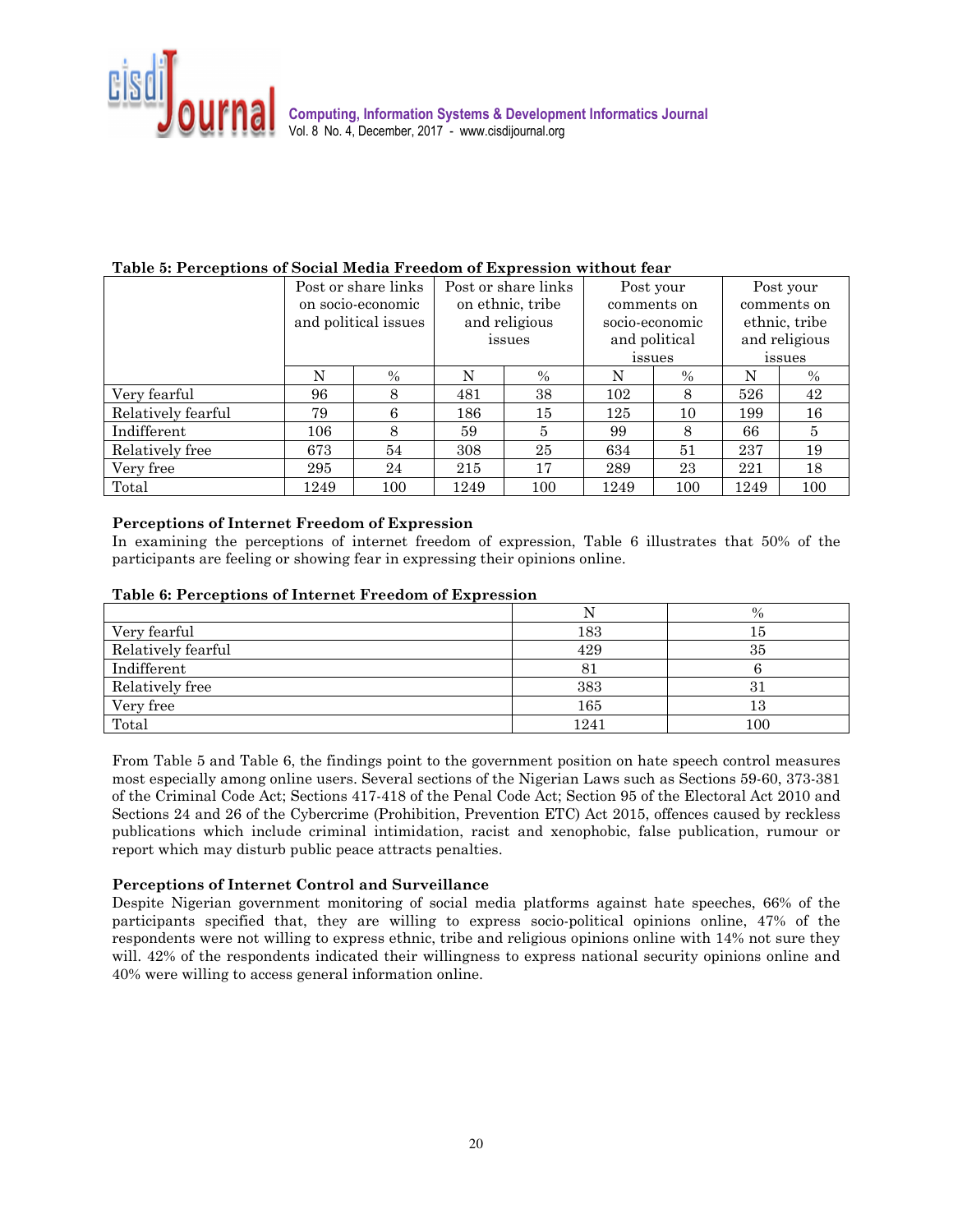

|          | Willing to express |      |                    | Willing to express |      | Willing to       | Willing to     |      |  |
|----------|--------------------|------|--------------------|--------------------|------|------------------|----------------|------|--|
|          | socio-economic     |      | ethnic, tribe and  |                    |      | express national | access general |      |  |
|          | and political      |      | religious opinions |                    |      | security         | information    |      |  |
|          | opinions online    |      |                    | online             |      | opinions online  | online         |      |  |
|          |                    | $\%$ | N                  | $\%$               | N    | $\%$             |                | $\%$ |  |
| No       | 256                | 21   | 581                | 47                 | 429  | 35               | 481            | 39   |  |
| Not sure | 161                | 13   | 181                | 14                 | 289  | 23               | 258            | 21   |  |
| Yes      | 824                | 66   | 479                | 39                 | 523  | 42               | 502            | 40   |  |
| Total    | 1241               | 100  | 1241               | 100                | 1241 | 100              | 1241           | 100  |  |

### **Table 7: Perceptions of Internet Control and Surveillance**

### **Perceptions of Internet's Role in Nigeria Politics**

From Table 8, 59% of the participants specified that the internet impact positively in the society, 65% indicated that the internet plays positive role in politics, while 46% of the respondents agreed that the internet plays positive role in national security and 67 indicated that it increases political participation among Nigerian citizens.

|                     | Internet plays<br>positive/negative<br>role in the society |      |      | $= 2.5$<br>Internet plays<br>positive/negative<br>role in politics |                                | Internet plays<br>positive/negativ<br>e role in<br>national | Internet<br>Increases<br>political<br>participation |                |  |
|---------------------|------------------------------------------------------------|------|------|--------------------------------------------------------------------|--------------------------------|-------------------------------------------------------------|-----------------------------------------------------|----------------|--|
|                     | N                                                          | $\%$ | N    | $\%$                                                               | security<br>N<br>$\frac{0}{0}$ |                                                             | N                                                   | $\%$           |  |
| Very negative       | 84                                                         | π    | 87   | 7                                                                  | 176                            | 14                                                          | 91                                                  | $\overline{7}$ |  |
| Relatively negative | 119                                                        | 10   | 128  | 10                                                                 | 326                            | 26                                                          | 237                                                 | 19             |  |
| Indifferent         | 296                                                        | 24   | 218  | 18                                                                 | 171                            | 14                                                          | 87                                                  | 7              |  |
| Relatively positive | 413                                                        | 33   | 526  | 42                                                                 | 301                            | 24                                                          | 547                                                 | 44             |  |
| Very positive       | 329                                                        | 26   | 282  | 23                                                                 | 267                            | 22                                                          | 279                                                 | 23             |  |
| Total               | 1241                                                       | 100  | 1241 | 100                                                                | 1241                           | 100                                                         | 1241                                                | 100            |  |

# **Table 8: Perceptions of Internet's Role in Nigeria Politics**

#### **6. CONCLUSION**

This study investigated public perceptions on internet freedom of expression, privacy, trust and security in Nigeria. The findings revealed that, the majority of the participants freely share links and comments on socio-economic/political issues online. However, majority of the participants do not feel free to share links and comment on ethnic, tribe and religious issues. These findings point to the government position on hate speech control measures most especially among online users. In Nigerian laws, such as Sections 59- 60, 373-381 of the Criminal Code Act; Sections 417-418 of the Penal Code Act; Section 95 of the Electoral Act 2010 and Sections 24 and 26 of the Cybercrime (Prohibition, Prevention ETC) Act 2015, offences caused by reckless publications which include criminal intimidation, racist and xenophobic, false publication, rumour or report which may disturb public peace attracts penalties.

The finding further revealed that, despite the participants being aware that the government is monitoring social media against hate speeches, majority of the participants are willing to express socio-political opinions, national security opinions online and willing to access general information online, while majority not willing to express ethnic, tribe and religious opinions online. Furthermore, the findings revealed that, the participants acknowledge the positive impact internet has on the society, politics, national security and how it increases political participation among the Nigeria citizens.